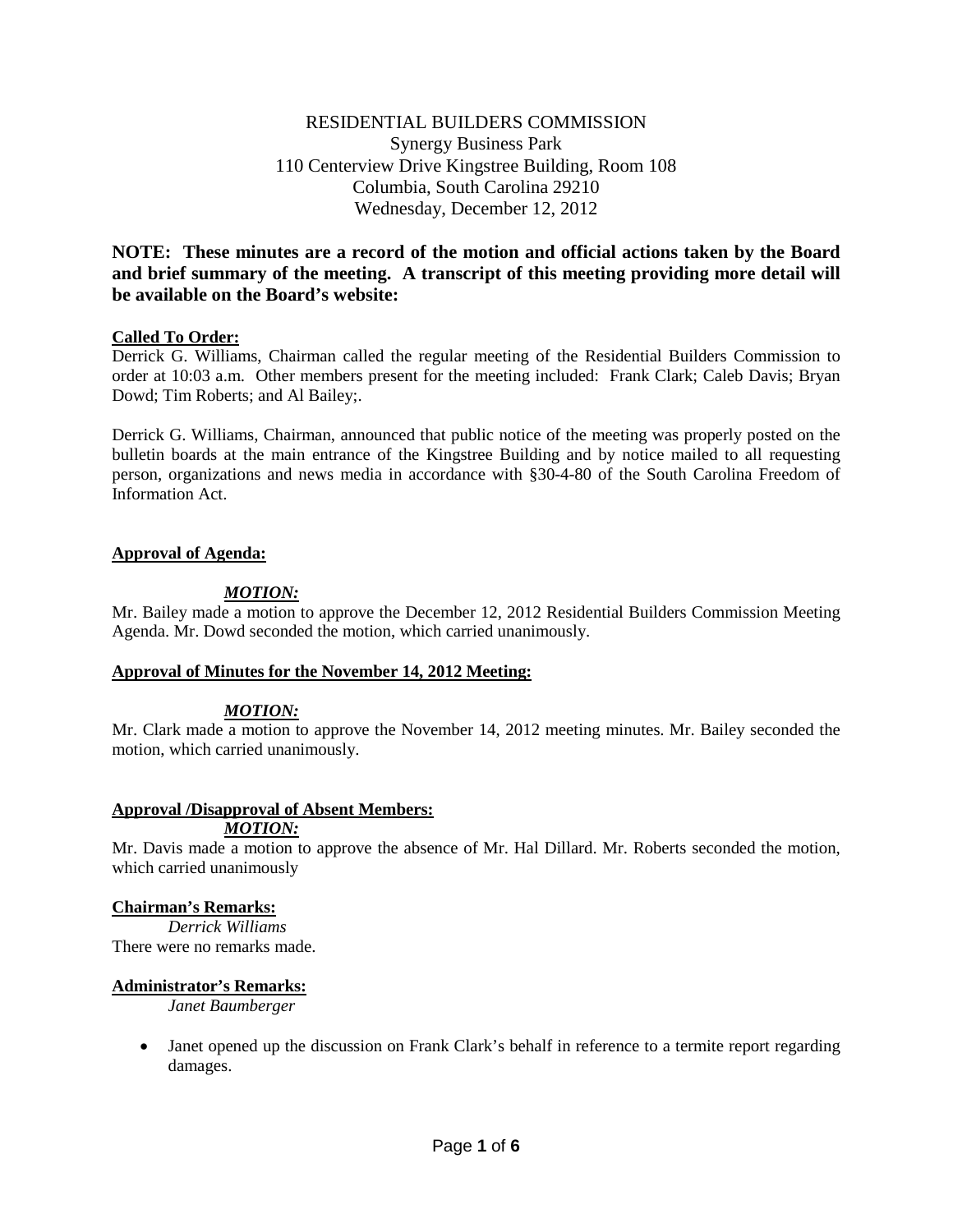The commission determined that LLR can not get involved until an initial complaint is filed by the homeowner. LLR does not license Termite Inspection professionals. For more detailed information, please refer to the transcript.

• Janet Baumberger presented commission for approval to allow Administrator to sign Letters of Caution.

# *MOTION:*

Mr. Davis made a motion to approve for the administrator to sign the Letters of Caution. Mr. Bailey seconded the motion, which carried unanimously

• Janet Baumberger asked for clarification if a licensed builder is required to hire only licensed sub-contractor's.

# *MOTION:*

Mr. Davis made a motion that a licensed builder must hire a licensed sub-contractor unless the licensed builder uses people on his payroll. Mr. Davis seconded the motion, which carried unanimously.

• Janet Baumberger asked if the Administrator has authority to accept repayment agreements and appropriate documentation proving satisfaction or cancellation of outstanding liens and judgments and to issue license with Orders for license issuance with conditions.

# *MOTION:*

Mr. Davis made a motion that the Administrator be issued the authority to accept repayment agreements and appropriate documentation proving satisfaction or cancellation of outstanding liens and judgments and to issue license with Orders for license issuance with conditions. Mr. Clark seconded the motion, which carried unanimously.

• Janet Baumberger asked if the Administrator could have authority to approve license issuance for applicant with bankruptcy filing and/or bankruptcy discharge.

# *MOTION:*

Mr. Bailey made a motion for the Administrator to have authority to approve license issuance for applicant with bankruptcy filing that have met all the requirements with the condition that they send in a credit report with the next renewal. Mr. Davis seconded the motion, which carried unanimously.

• Janet Baumberger asked if an individual with a summer and winter home could qualify for the owner/builder exemption.

Commission concluded that they must document the exemption with the Register of Deeds office and the home cannot be offered for rent or sale for 2 years.

# **OIE Report – Mr. Todd Bond:**

*Todd Bond, Chief Investigator of OIE*

Mr. Todd Bond, Chief Investigator of Office of Investigation, reported the number of investigations as of today:

**Closed Cases -** 424

**Complaints Received -** 497 **Active Investigations -** 123

# **Old Business:**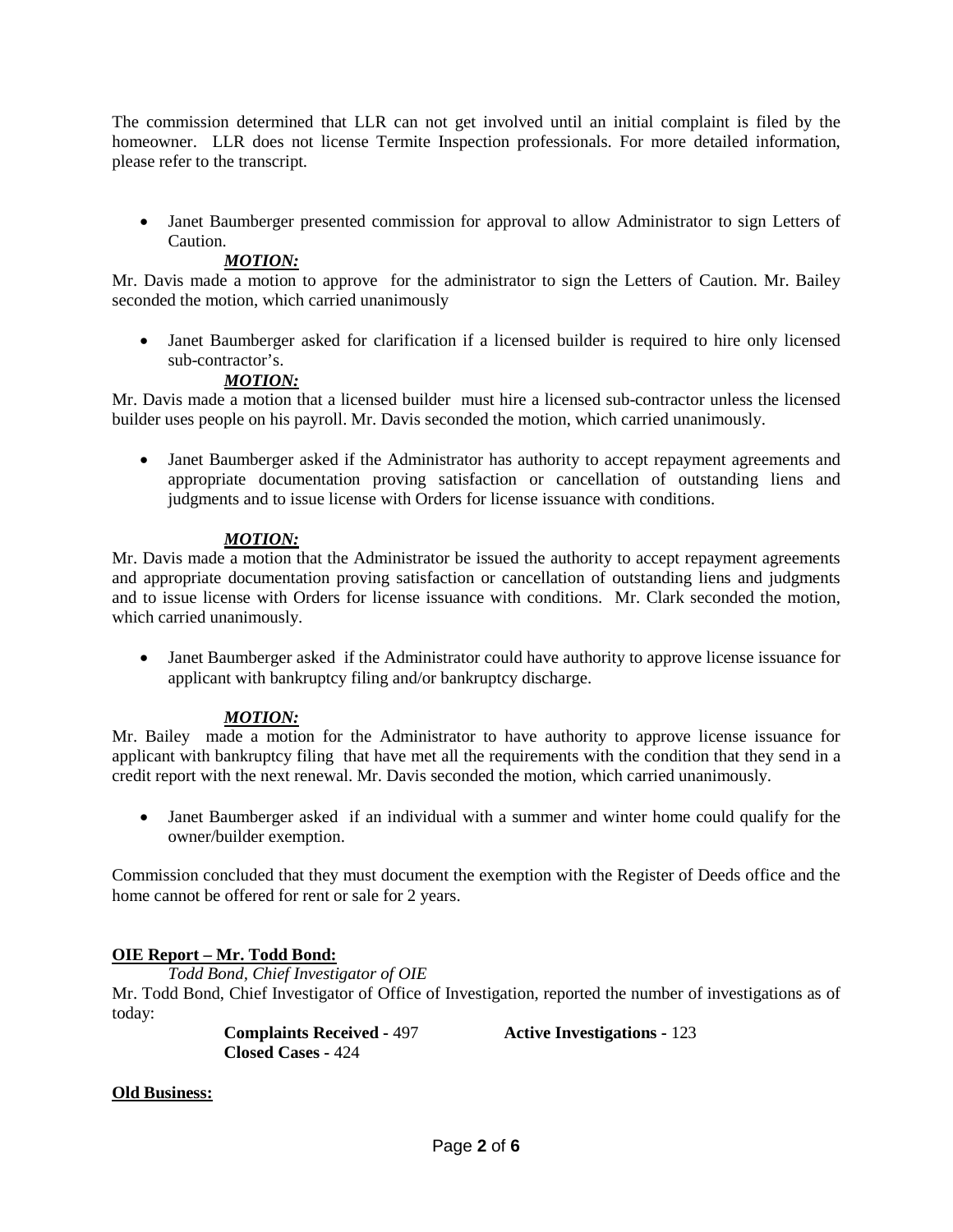### **Recommendation of IRC:**

### *MOTION:*

Mr. Bailey made a motion to approve the Recommendation of the IRC. Mr. Clark seconded the motion, which carried unanimously.

### **IRC Resolution Guidelines:**

# *MOTION:*

Mr. Roberts made a motion to approve the IRC Resolution Guidelines. Mr. Dowd seconded the motion, which carried unanimously.

### **Overview of Disciplinary Process and Related Board Activities:**

*Discussion of Right to Cure*

#### *MOTION:*

Mr. Bailey made a motion to go into executive session. Mr. Roberts seconded the motion, which carried unanimously.

### *MOTION:*

Mr. Bailey made a motion to come out of executive session. Mr. Roberts seconded the motion, which carried unanimously.

#### **MOTION:**

No action taken

### **Application Reviews:**

*Mr. Michael Richardson*

The Commission held an Application Review Hearing regarding Mr. Michael Richardson. Mr. Richardson appeared before the Commission to present testimony and waived his right to counsel.

### *MOTION:*

Mr. Bailey made a motion to approve Mr. Richardson with the condition that he provide a payment schedule and submit a credit report. Mr. Roberts seconded the motion, which carried unanimously.

### *(This proceeding was recorded by a court reporter in order to produce a verbatim transcript if requested in accordance with the law.)*

### Mr. *Kevin Meckes*

The Commission held an Application Review Hearing regarding Mr. Kevin Meckes. Mr. Meckes did not show.

#### *Mr. Jessie York*

The Commission held an Application Review Hearing regarding Mr. Jessie York. Mr. York appeared before the Commission to present testimony and waived his right to counsel.

### *MOTION:*

Mr. Dowd made a motion to allow Mr. York to get his license upon payment of Citation and under the condition that Mr. York provide a credit report upon next renewal. Mr. Roberts seconded the motion, which carried unanimously.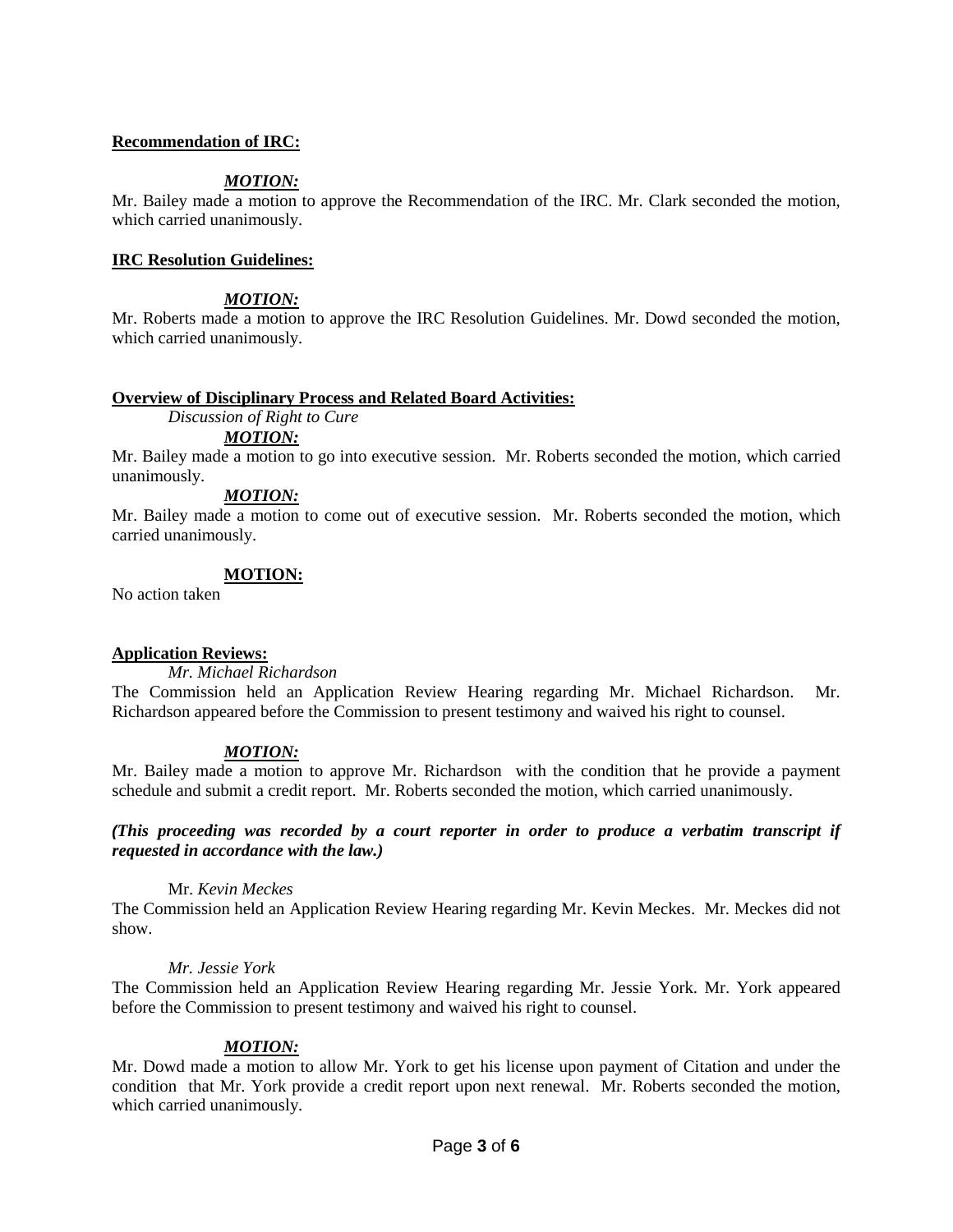### *(This proceeding was recorded by a court reporter in order to produce a verbatim transcript if requested in accordance with the law.)*

### *Mr. Jerry Lucas*

The Commission held an Application Review Hearing regarding Mr. Jerry Lucas. Mr. Lucas appeared before the Commission to present testimony and waived his right to counsel.

# *MOTION:*

Mr. Bailey made a motion to allow Mr. Lucas to get his license. Mr. Roberts seconded the motion, which carried unanimously.

*(This proceeding was recorded by a court reporter in order to produce a verbatim transcript if requested in accordance with the law.)*

### **Motion for Reinstatement:**

*Mr. Arthur Campbell*

The Commission held an Application Review Hearing regarding Mr. Arthur Campbell. Mr. Campbell appeared before the Commission to present testimony and waived his right to counsel.

# *MOTION:*

Mr. Roberts made a motion to allow Mr. Campbell to reinstate license. Mr. Davis seconded the motion, which carried unanimously.

*(This proceeding was recorded by a court reporter in order to produce a verbatim transcript if requested in accordance with the law.)*

# **Citation Appeal Hearing:**

*Mr. Josh Schaffer, Case #2012-97*

The Board held a Citation Appeal Hearing regarding Mr. Josh Schaffer.

### *MOTION:*

Mr. Dowd made a motion to uphold citation. Mr. Roberts seconded the motion, which carried unanimously.

# **Approval of Administrators Report and Recommendation on Bond Claim:**

*Mr. Jeffrey Johnston, Case#2011-330*

# *MOTION:*

Mr. Davis made a motion to approve. Mr. Bailey seconded the motion, which carried unanimously.

# **Final Order Hearings:**

*Mr. J. Earl Lamb, Jr., Case#2011-453* The Board held a Final Order Hearing regarding Mr. J. Earl Lamb.

# *MOTION:*

Mr. Davis made a motion to uphold Recommendation. Mr. Roberts seconded the motion, which carried unanimously.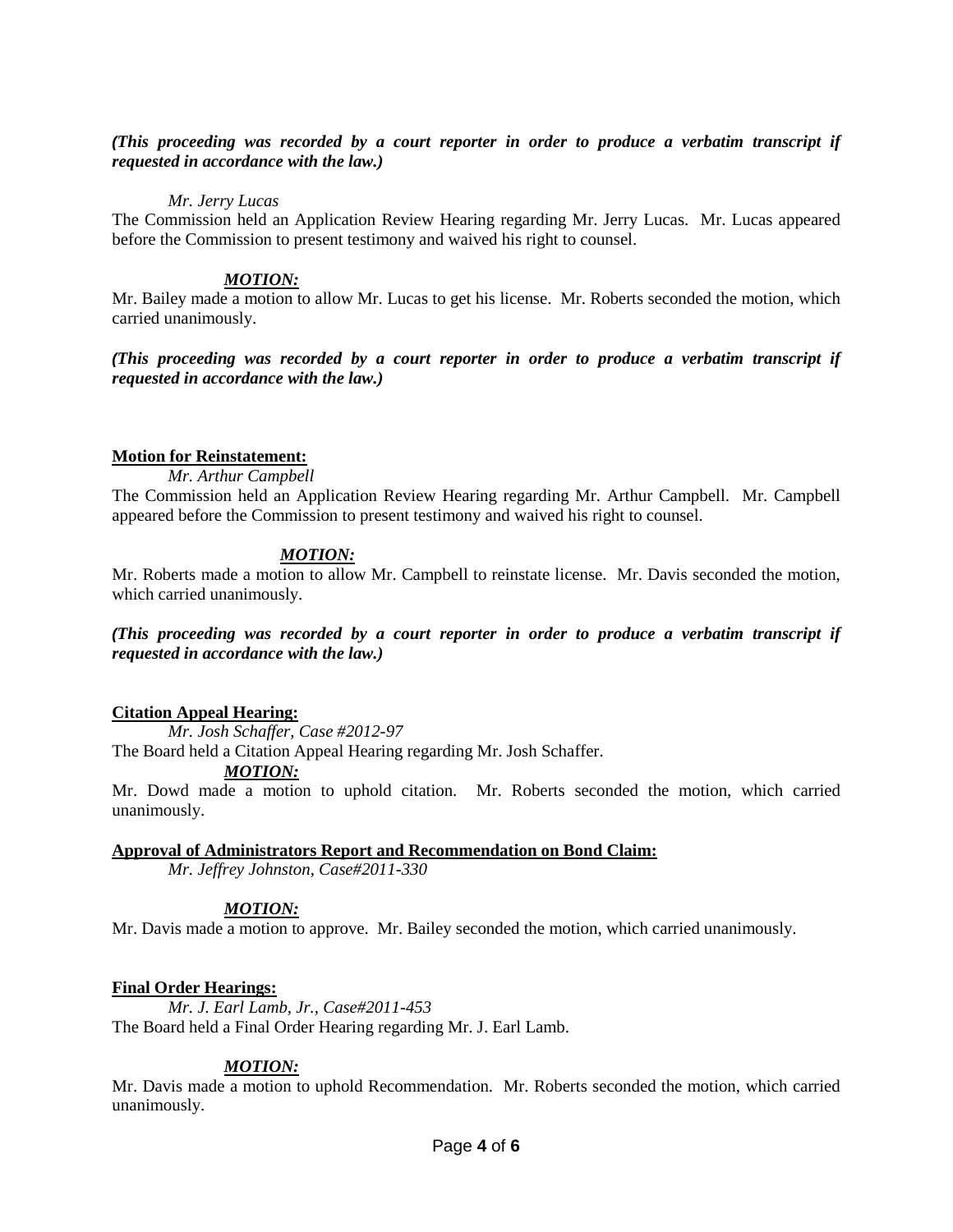### *(This proceeding was recorded by a court reporter in order to produce a verbatim transcript if requested in accordance with the law.)*

### *Mr. Ben Brower, Case#2011-591*

The Board held a Final Order Hearing regarding Mr. Ben Brower. Andrew Rogers, Council for the State makes a statement in regards to rejecting the hearing officers recommendation.

### *MOTION:*

Mr. Dowd made a motion to go into executive session. Mr. Bailey seconded the motion, which carried unanimously.

### *MOTION:*

Mr. Clark made a motion to come out of executive session. Mr. Roberts seconded the motion, which carried unanimously.

#### *MOTION:*

Mr. Bailey made a motion to approve the findings of fact; to uphold numbers 2 and 3 in reference to the Hearing Officers recommendation and issue builder a letter of caution. Mr. Roberts seconded the motion, which carried unanimously.

*(This proceeding was recorded by a court reporter in order to produce a verbatim transcript if requested in accordance with the law.)*

#### *Mr. Conroy Jackson, Case#2011-504*

The Board held a Final Order Hearing regarding Mr. Conroy Jackson.

### *MOTION:*

Mr. Roberts made a motion to approve Final Order. Mr. Clark seconded the motion, which carried unanimously.

*(This proceeding was recorded by a court reporter in order to produce a verbatim transcript if requested in accordance with the law.)*

#### **Public Comments:**

There were none

#### **Date of Next Meeting:**

The next Residential Builders Commission meeting will be held Wednesday, January 9, 2012 in room 108.

#### **Adjournment:**

Mr. Clark made a motion to adjourn the Residential Builders Commission Meeting. Mr. Roberts seconded the motion, which carried unanimously. The Residential Builders Commission Meeting was adjourned at 2:00 p.m.